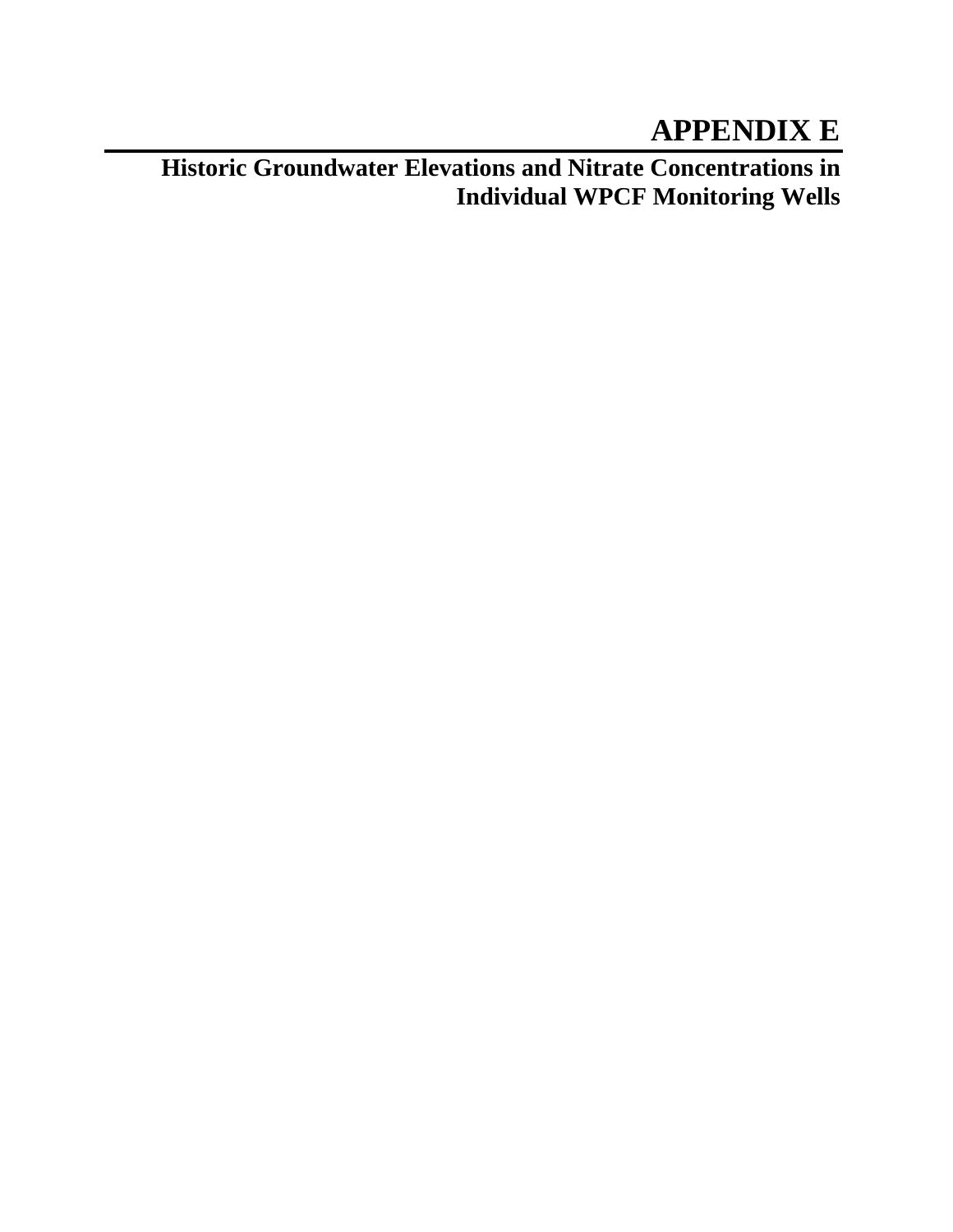12.0 180 10.0 165 8.0 150 6.0 135 Nitrate-N Concentration (mg/l) **Nitrate-N Concentration (mg/l)** Elevation (feet above msl) **Elevation (feet above msl)** 4.0 120 2.0 105 ◀ 0.090-2.0 75 60-4.0 -6.0 45 -8.0 30 -10.0 15 0-12.0 Jul-89 Nov-89 Mar-90 Jul-90 Nov-90 Mar-91 Jul-91 Oct-91 Feb-92 Jun-92 Oct-92 Feb-93 Jun-93 Oct-93 Feb-94 Jun-94 Oct-94 Feb-95 Jun-95 Oct-95 Feb-96 Jun-96 Oct-96 Jan-97 May-97 Sep-97 Jan-98 May-98 Sep-98 Jan-99 May-99 Sep-99 Jan-00 May-00 Sep-00 Jan-01 May-01 Sep-01 Jan-02 May-02 Sep-02 Dec-02 Apr-03 Aug-03 Dec-03 Apr-04 Aug-04 Dec-04 Apr-05 Aug-05 **Date**Ground Surface ElevationGroundwater Elevation - - Nitrate-N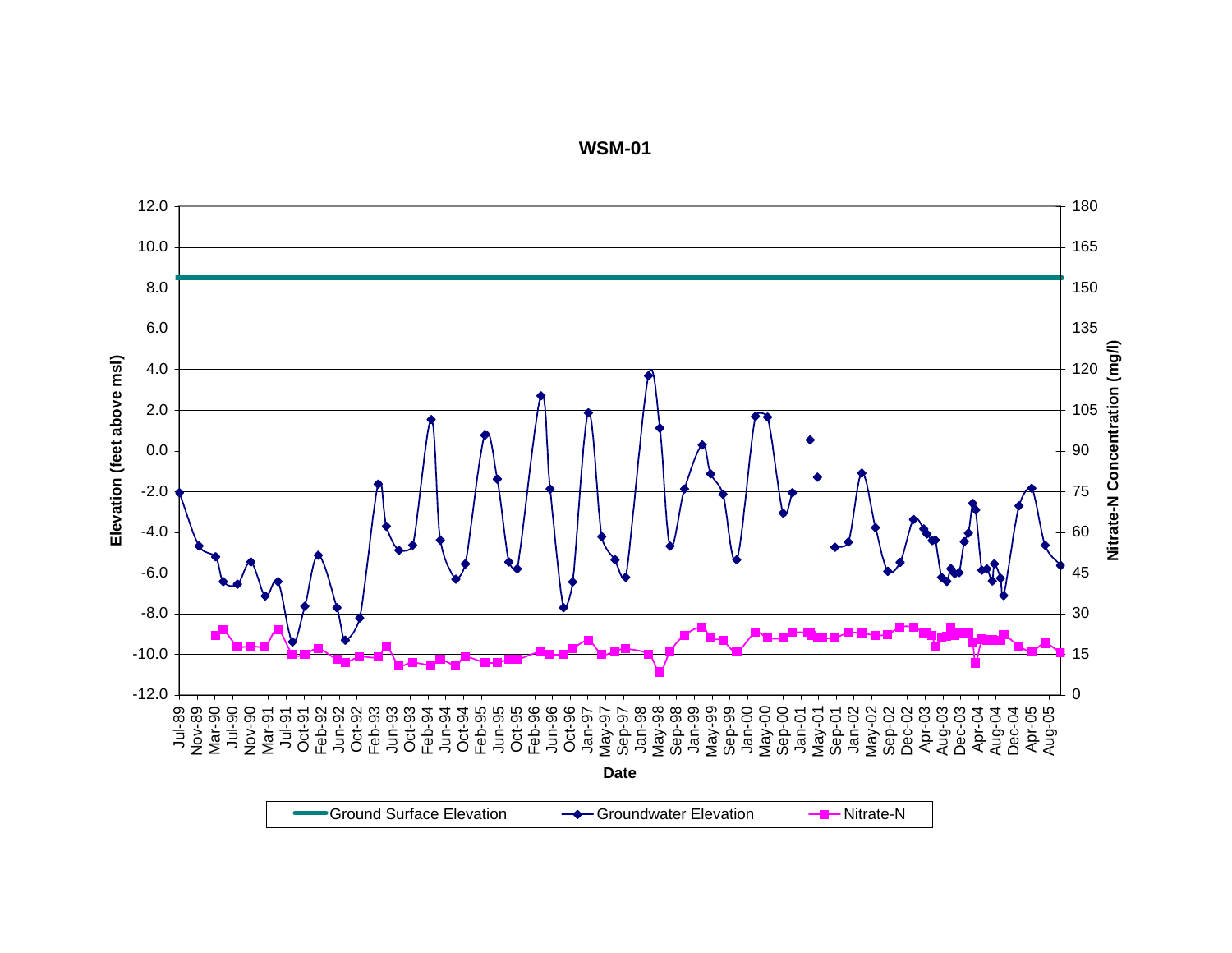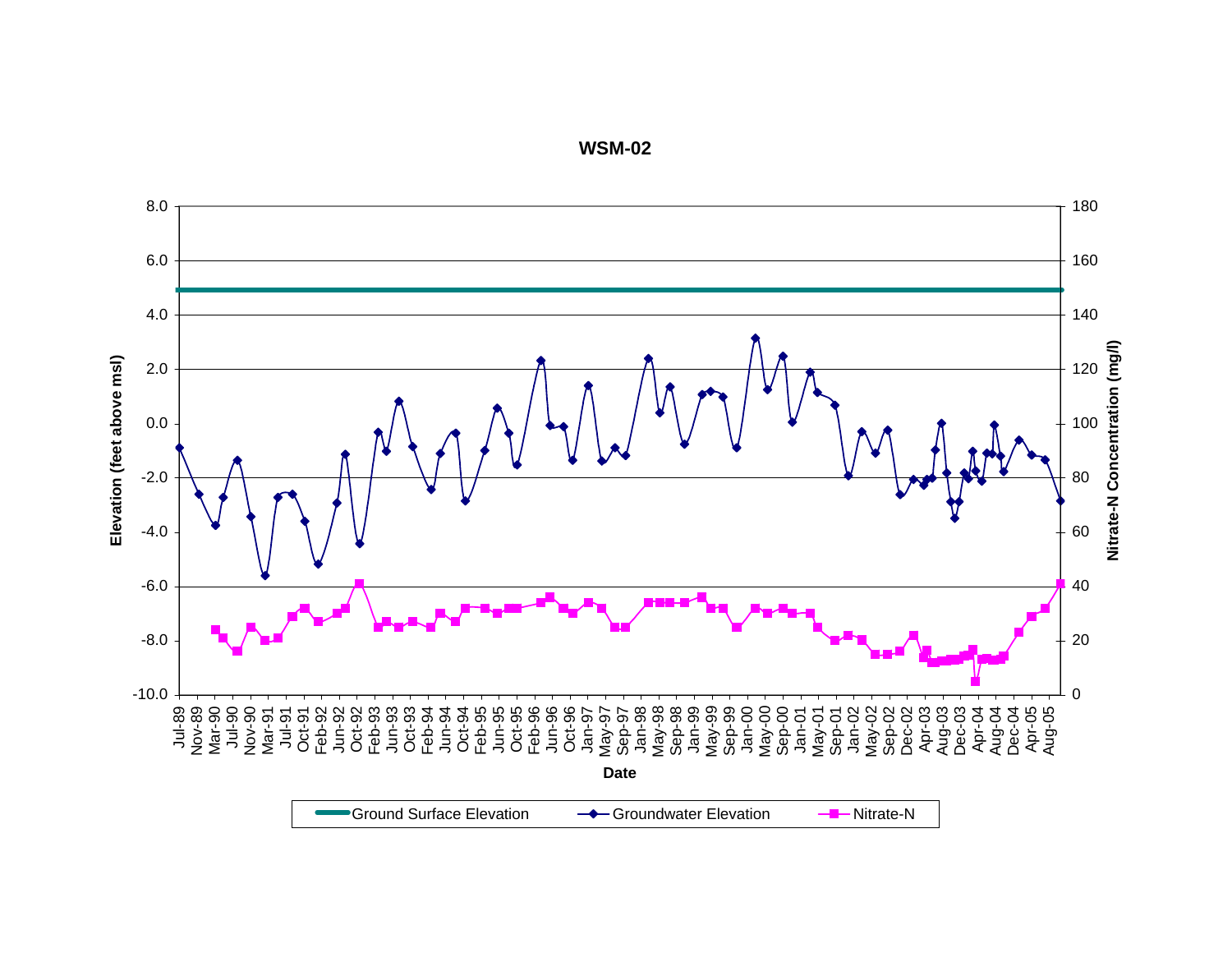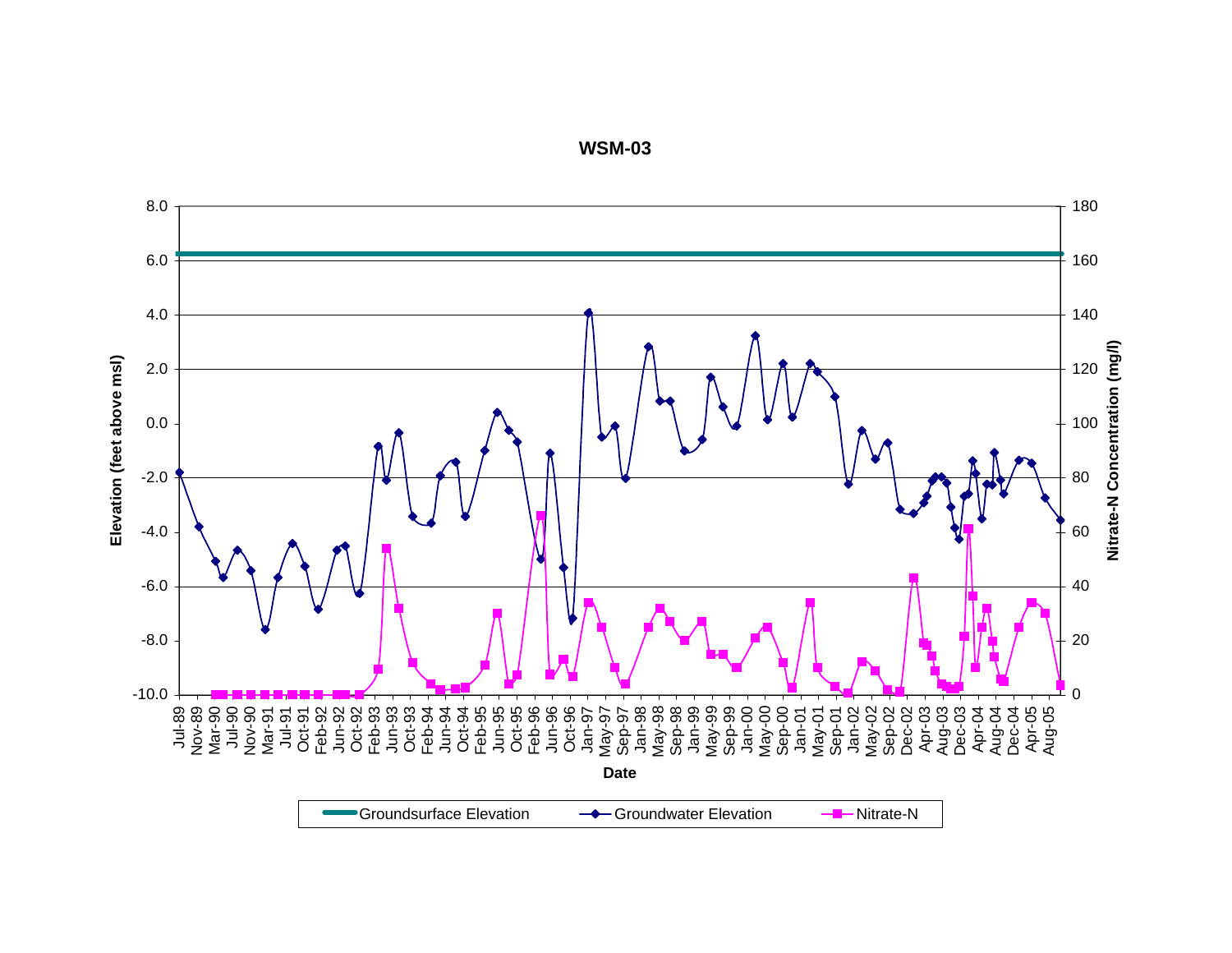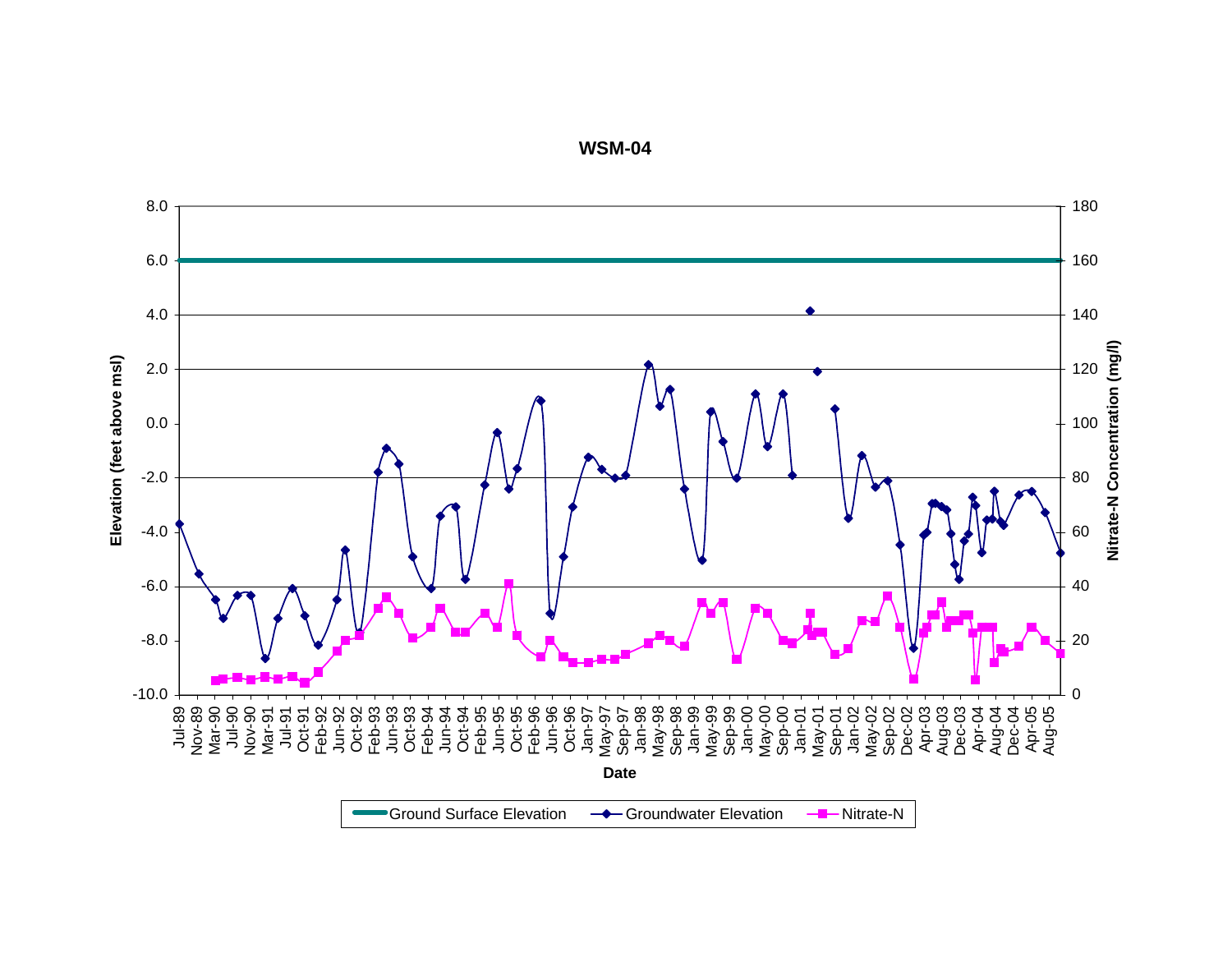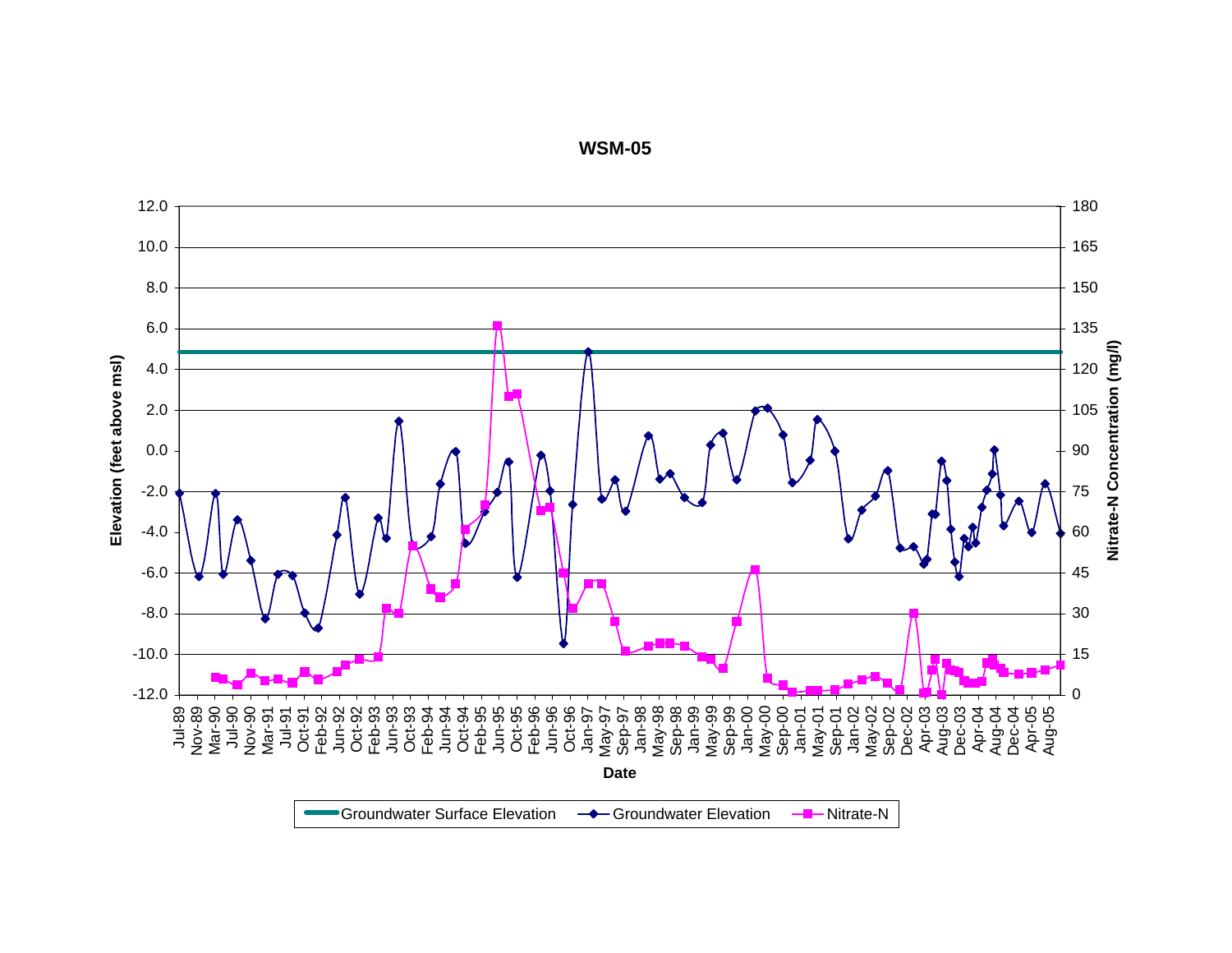12.0 180 10.0 165 8.0 150 6.0 135 Nitrate-N Concentration (mg/l) **Nitrate-N Concentration (mg/l)** Elevation (feet above msl) **Elevation (feet above msl)** 4.0 120 2.0 105 0.090-2.0 75 60-4.0-6.0 45 -8.0 30 15-10.0 0-12.0 Jul-89 Nov-89 Mar-90 Jul-90 Nov-90 Mar-91 Jul-91 Oct-91 Feb-92 Jun-92 Oct-92 Feb-93 Jun-93 Oct-93 Feb-94 Jun-94 Oct-94 Feb-95 Jun-95 Oct-95 Feb-96 Jun-96 Oct-96 Jan-97 May-97 Sep-97 Jan-98 May-98 Sep-98 Jan-99 May-99 Sep-99 Jan-00 May-00 Sep-00 Jan-01 May-01 Sep-01 Jan-02 May-02 Sep-02 Dec-02 Apr-03 Aug-03 Dec-03 Apr-04 Aug-04 Dec-04 Apr-05 Aug-05 **Date**Ground Surface ElevationGroundwater Elevation - Nitrate-N

**WSM-06**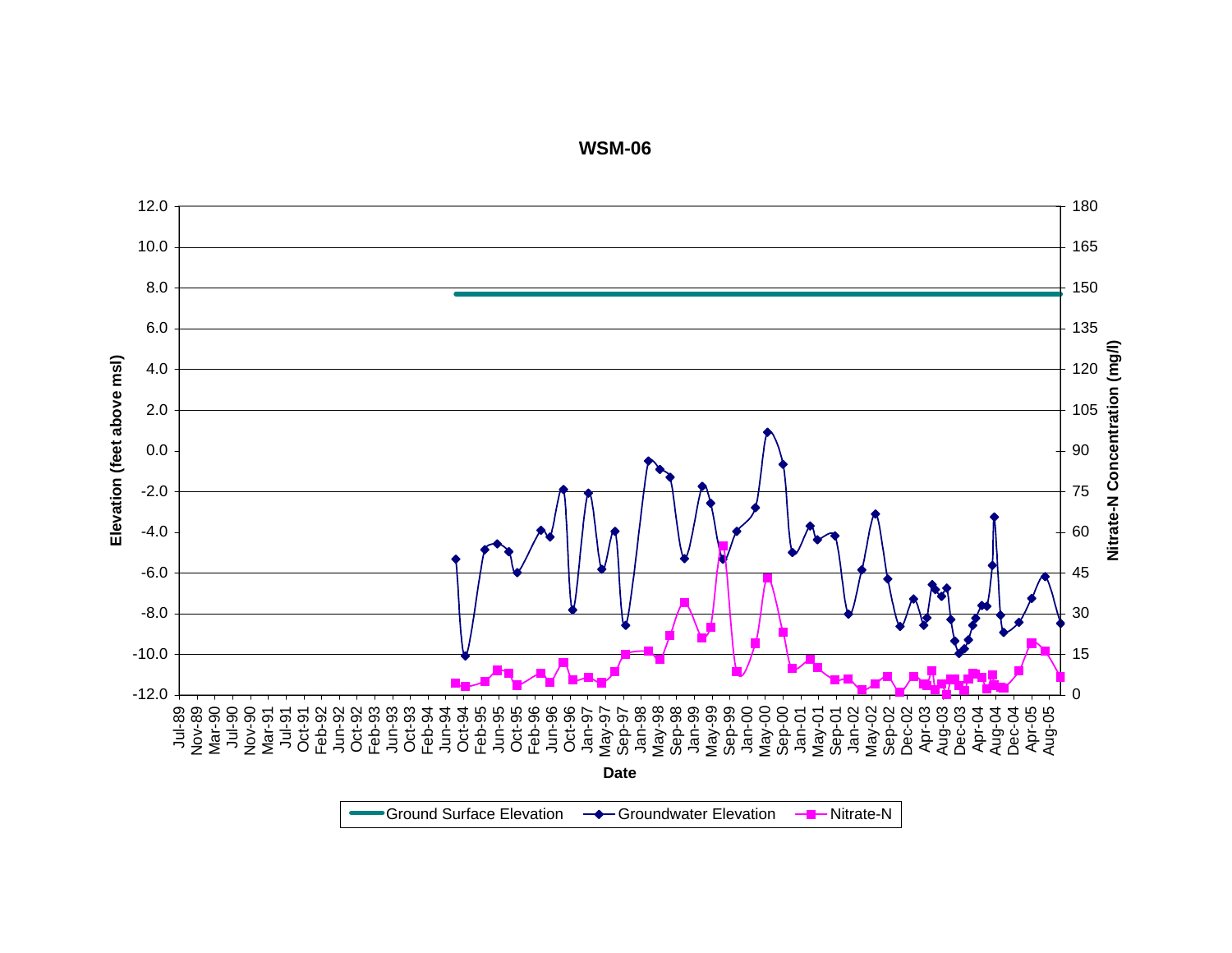12.0 180 10.01658.0 150 6.0135 Nitrate-N Concentration (mg/l) **Nitrate-N Concentration (mg/l)** Elevation (feet above msl) **Elevation (feet above msl)** 4.0 120 2.0 105 0.09075-2.0 -4.060-6.0 45 -8.0 30 -10.0 15 0-12.0 Jul-89 Nov-89 Mar-90 Jul-90 Nov-90 Mar-91 Jul-91 Oct-91 Feb-92 Jun-92 Oct-92 Feb-93 Jun-93 Oct-93 Feb-94 Jun-94 Oct-94 Feb-95 Jun-95 Oct-95 Feb-96 Jun-96 Oct-96 Jan-97 May-97 Sep-97 Jan-98 May-98 Sep-98 Jan-99 May-99 Sep-99 Jan-00 May-00 Sep-00 Jan-01 May-01 Sep-01 Jan-02 May-02 Sep-02 Dec-02 Apr-03 Aug-03 Dec-03 Apr-04 Aug-04 Dec-04 Apr-05 Aug-05 **Date**Ground Surface ElevationGroundwater Elevation - Nitrate-N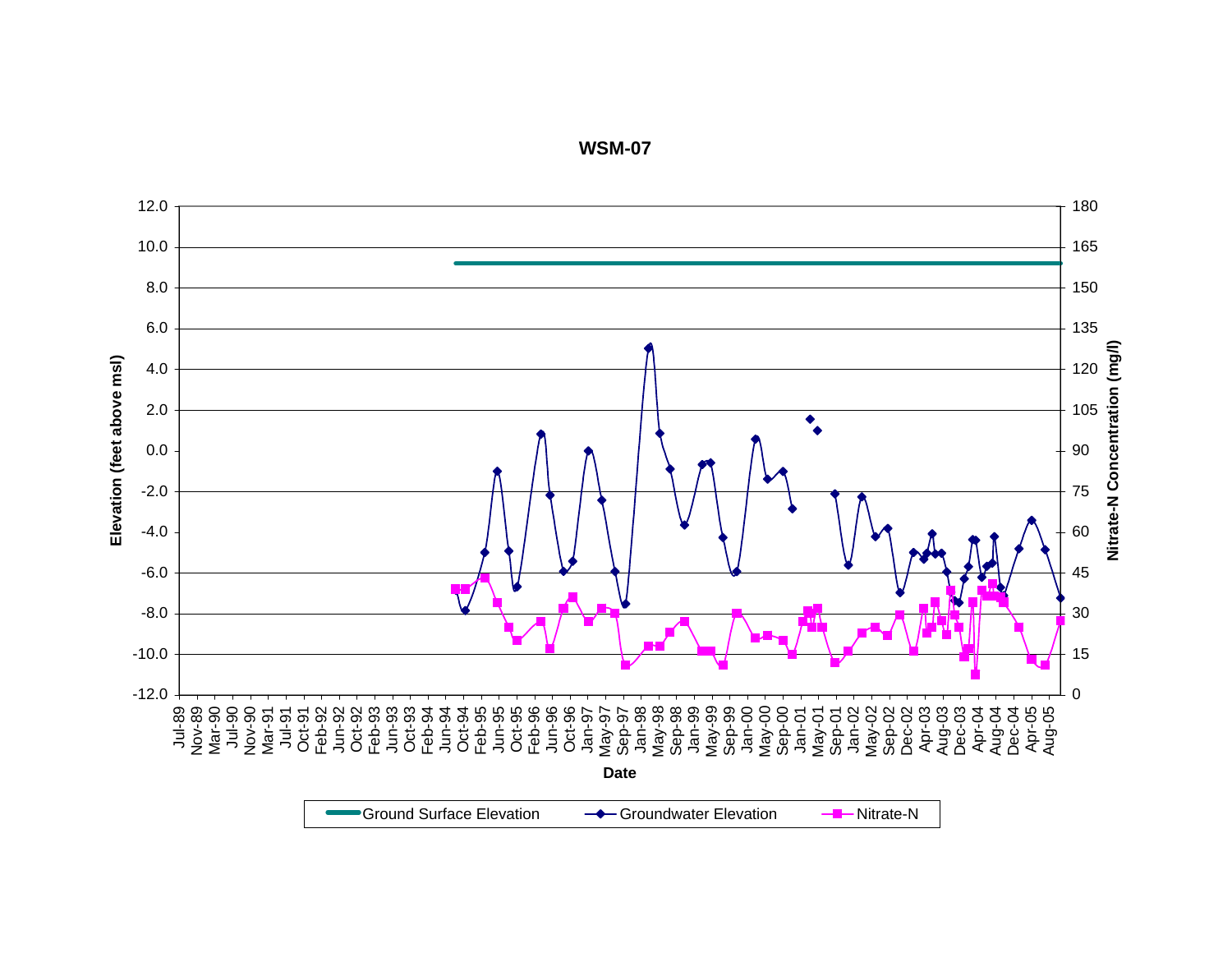8.0 180 6.0 160 4.0 140 Nitrate-N Concentration (mg/l) **Nitrate-N Concentration (mg/l)** Elevation (feet above msl) **Elevation (feet above msl)** 2.0 120 1000.0-2.0 80 -4.060-6.040-8.0 20 0-10.0 Jul-89 Nov-89 Mar-90 Jul-90 Nov-90 Mar-91 Jul-91 Oct-91 Feb-92 Jun-92 Oct-92 Feb-93 Jun-93 Oct-93 Feb-94 Jun-94 Oct-94 Feb-95 Jun-95 Oct-95 Feb-96 Jun-96 Oct-96 Jan-97 May-97 Sep-97 Jan-98 May-98 Sep-98 Jan-99 May-99 Sep-99 Jan-00 May-00 Sep-00 Jan-01 May-01 Sep-01 Jan-02 May-02 Sep-02 Dec-02 Apr-03 Aug-03 Dec-03 Apr-04 Aug-04 Dec-04 Apr-05 Aug-05 **Date**Ground Surface ElevationGroundwater Elevation - Antrate-N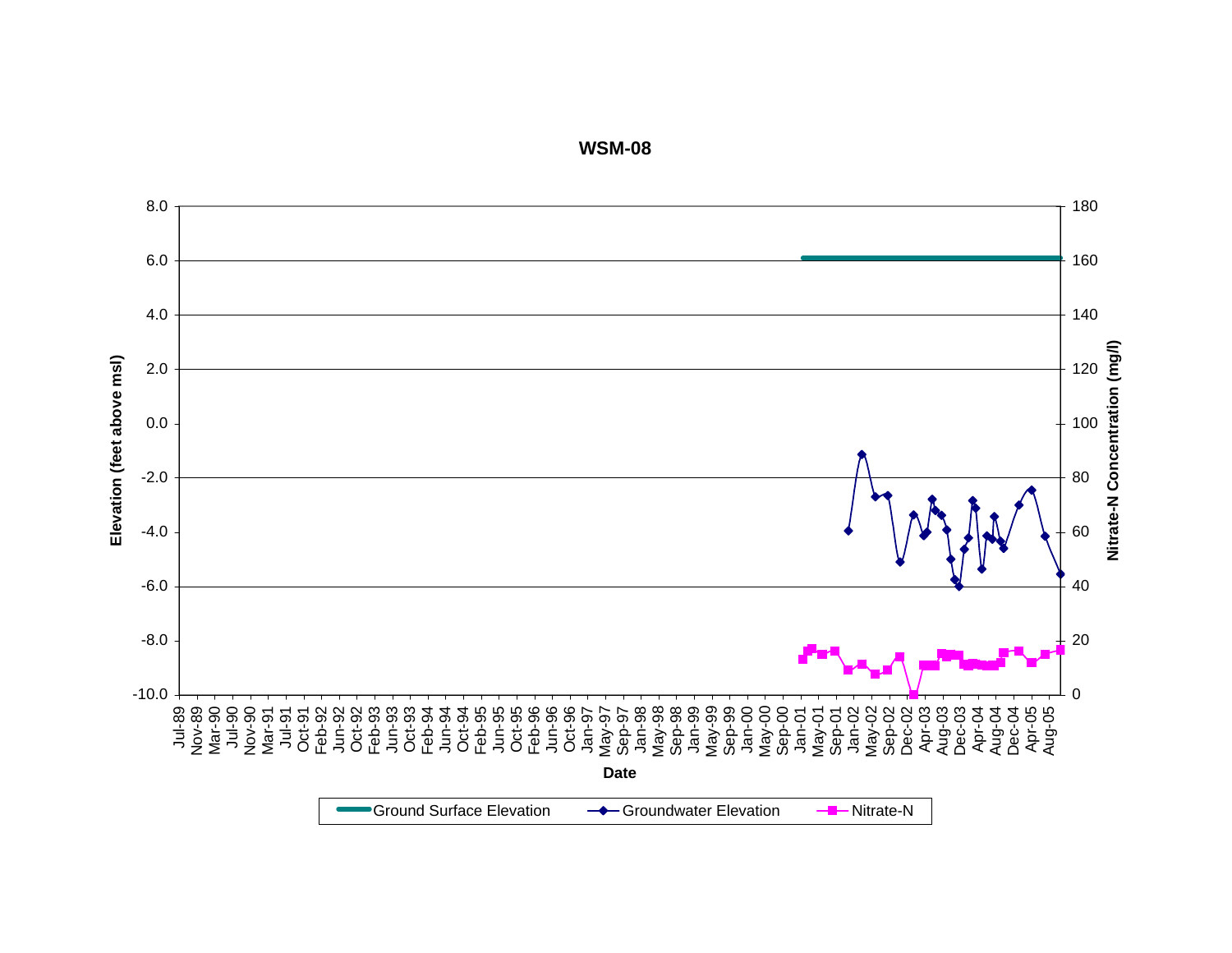12.0180 10.01658.0 150 6.0135 Nitrate-N Concentration (mg/l) **Nitrate-N Concentration (mg/l)** Elevation (feet above msl) **Elevation (feet above msl)** 4.0 120 2.0 105 0.09075-2.0 60-4.0-6.0 45 -8.0 30 15-10.0 <u>та на те</u> 0-12.0 Jul-89 Nov-89 Mar-90 Jul-90 Nov-90 Mar-91 Jul-91 Oct-91 Feb-92 Jun-92 Oct-92 Feb-93 Jun-93 Oct-93 Feb-94 Jun-94 Oct-94 Feb-95 Jun-95 Oct-95 Feb-96 Jun-96 Oct-96 Jan-97 May-97 Sep-97 Jan-98 May-98 Sep-98 Jan-99 May-99 Sep-99 Jan-00 May-00 Sep-00 Jan-01 May-01 Sep-01 Jan-02 May-02 Sep-02 Dec-02 Apr-03 Aug-03 Dec-03 Apr-04 Aug-04 Dec-04 Apr-05 Aug-05 **Date**Ground Surface Elevation $\rightarrow$  Groundwater Elevation  $\rightarrow$  Nitrate-N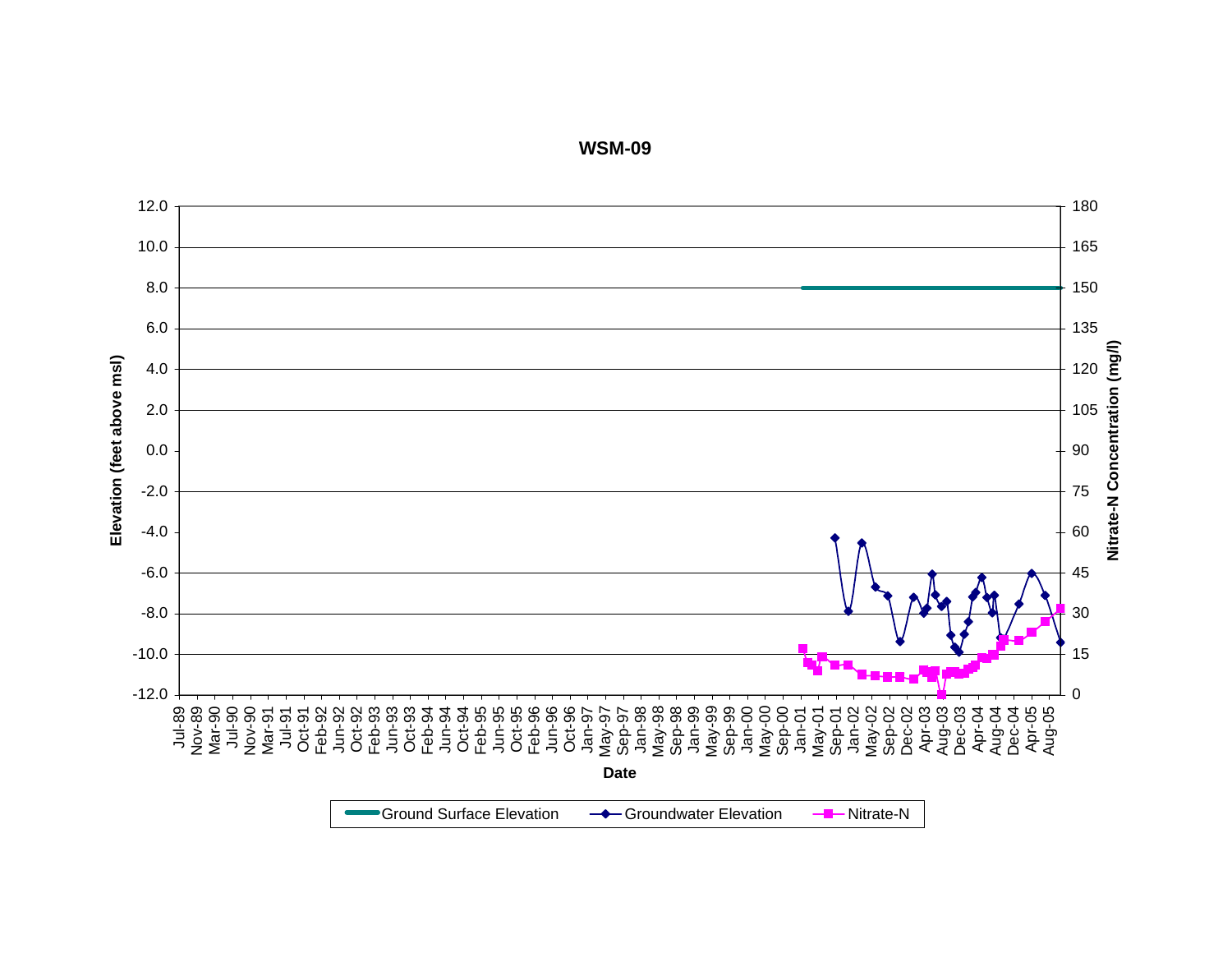

**WSM-10**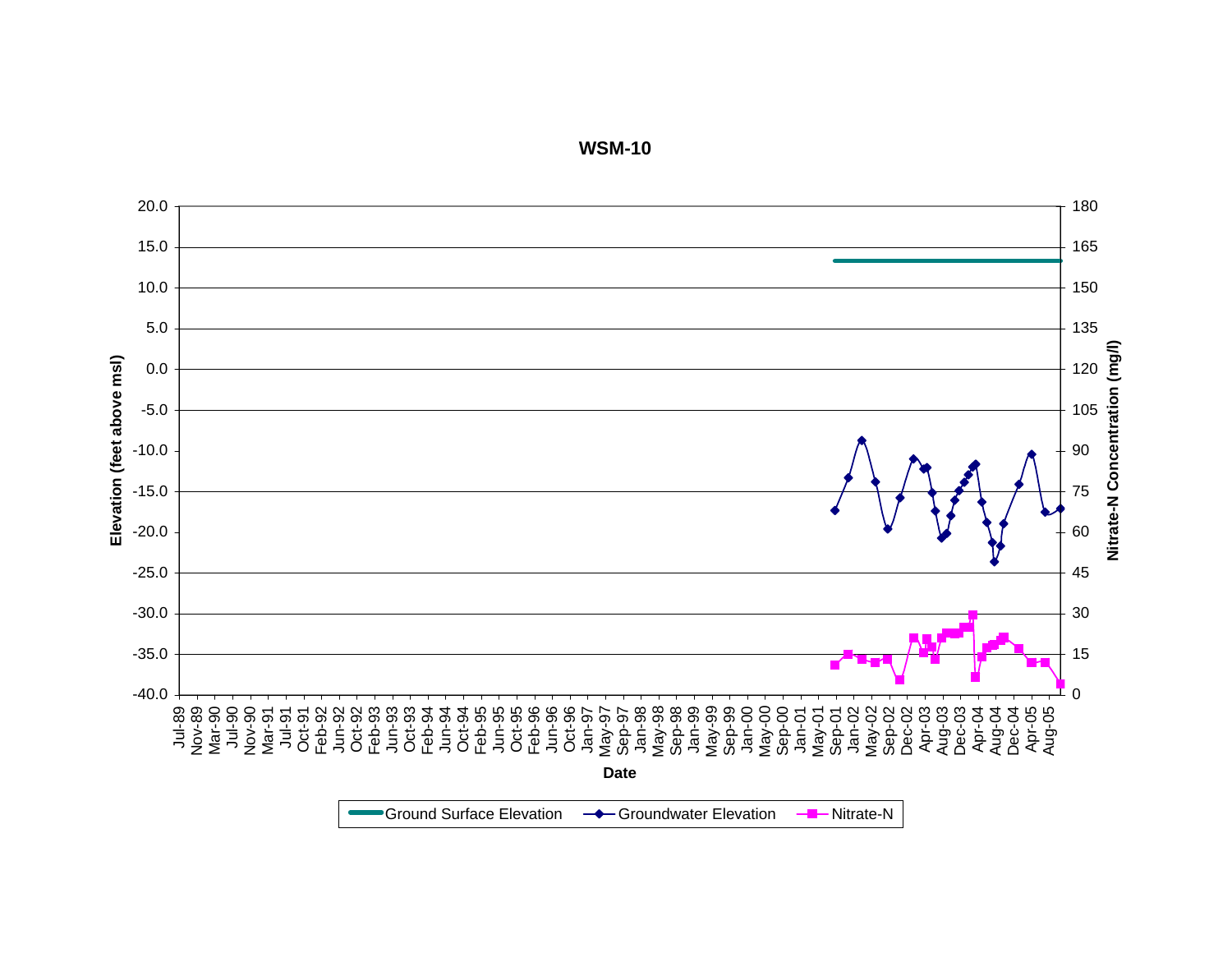20.0180 15.016510.0 150 5.0135 Nitrate-N Concentration (mg/l) **Nitrate-N Concentration (mg/l)** Elevation (feet above msl) **Elevation (feet above msl)** 0.0 120 -5.0 105 -10.09075-15.0 60-20.0 -25.0 45 -30.0 30 -35.0 15 5-a-2-2-2 0-40.0 Jul-89 Nov-89 Mar-90 Jul-90 Nov-90 Mar-91 Jul-91 Oct-91 Feb-92 Jun-92 Oct-92 Feb-93 Jun-93 Oct-93 Feb-94 Jun-94 Oct-94 Feb-95 Jun-95 Oct-95 Feb-96 Jun-96 Oct-96 Jan-97 May-97 Sep-97 Jan-98 May-98 Sep-98 Jan-99 May-99 Sep-99 Jan-00 May-00 Sep-00 Jan-01 May-01 Sep-01 Jan-02 May-02 Sep-02 Dec-02 Apr-03 Aug-03 Dec-03 Apr-04 Aug-04 Dec-04 Apr-05 Aug-05 **Date**Ground Surface Elevation $\rightarrow$  Groundwater Elevation  $\rightarrow$  Nitrate-N

**WSM-11**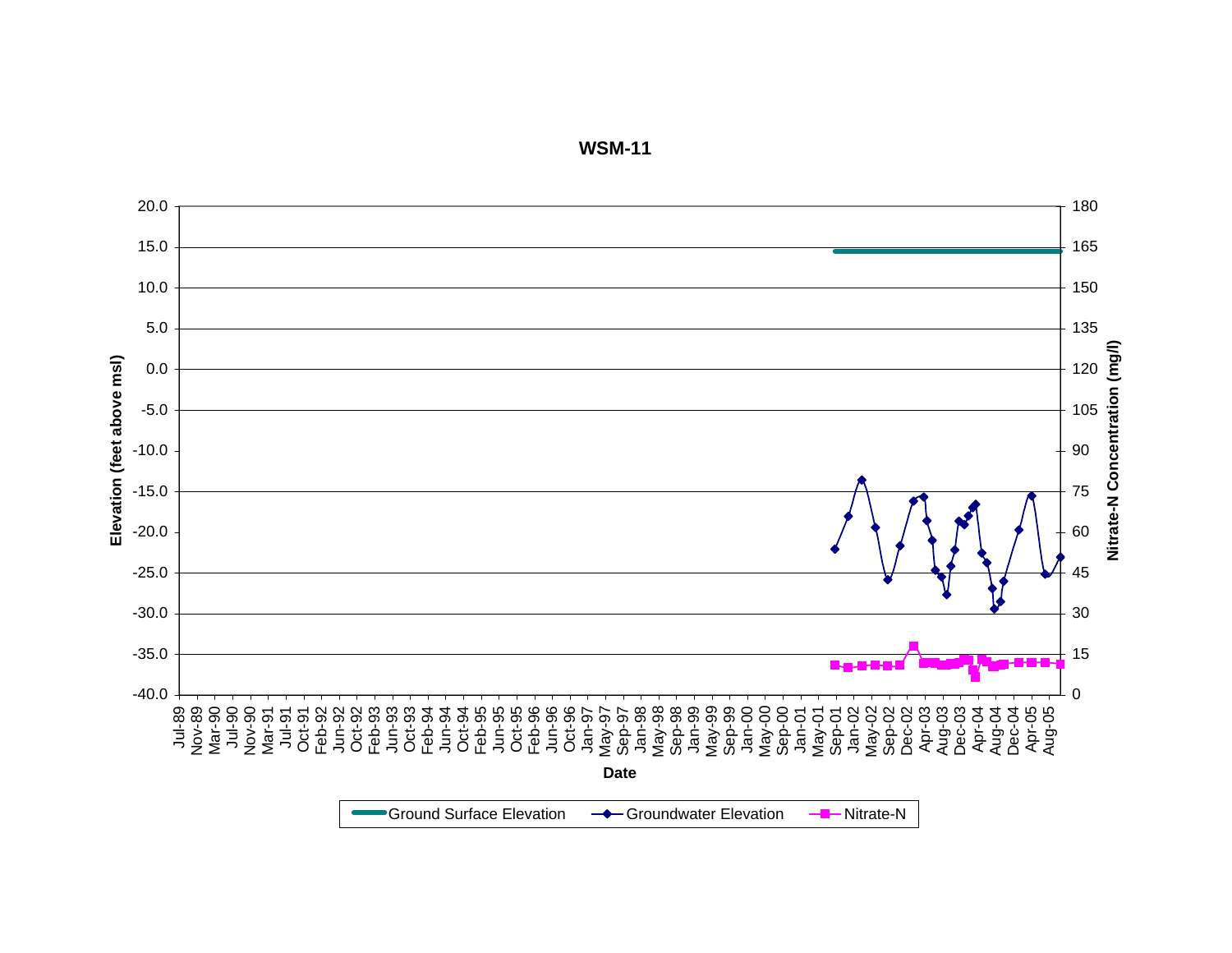

**WSM-12**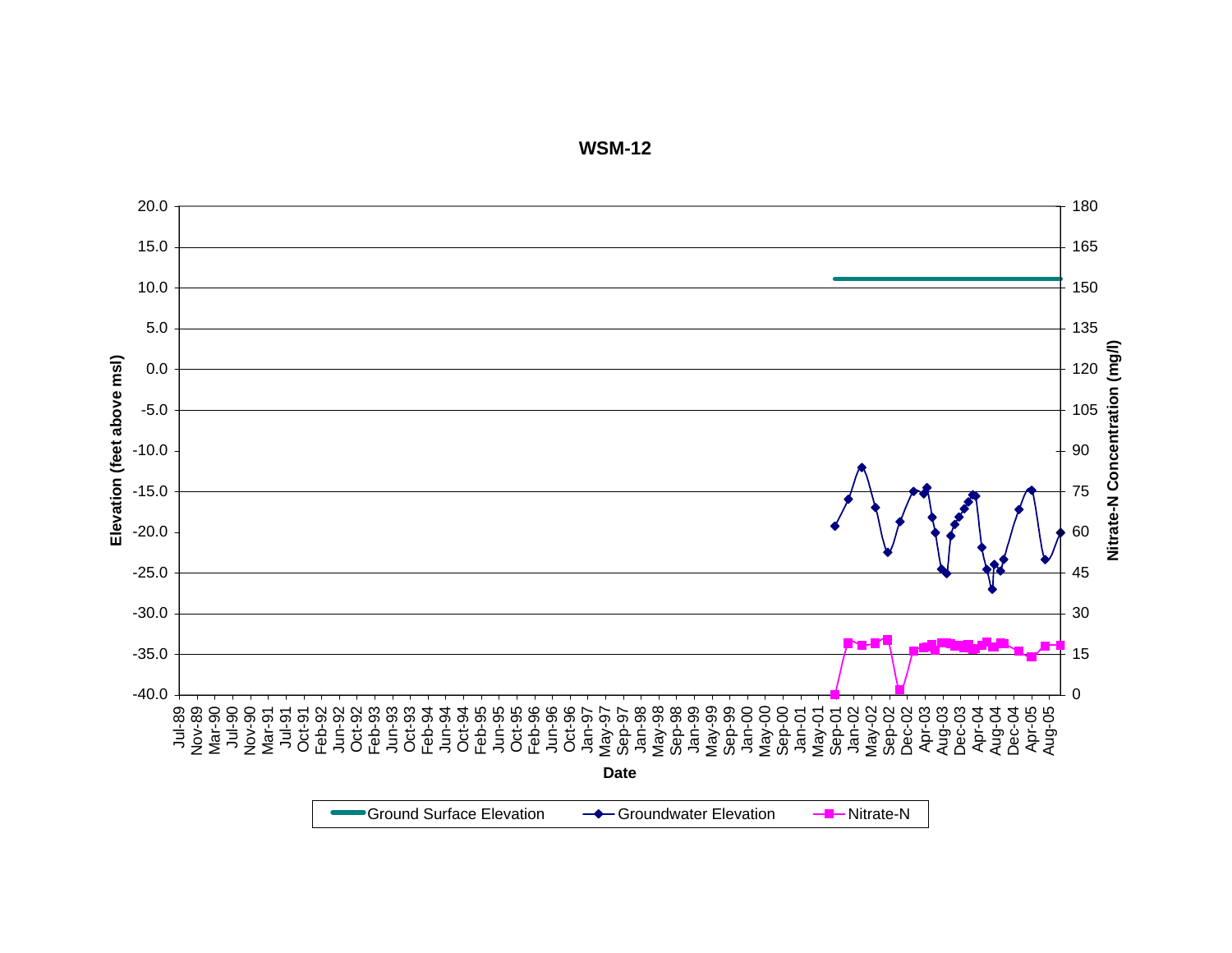

**WSM-13**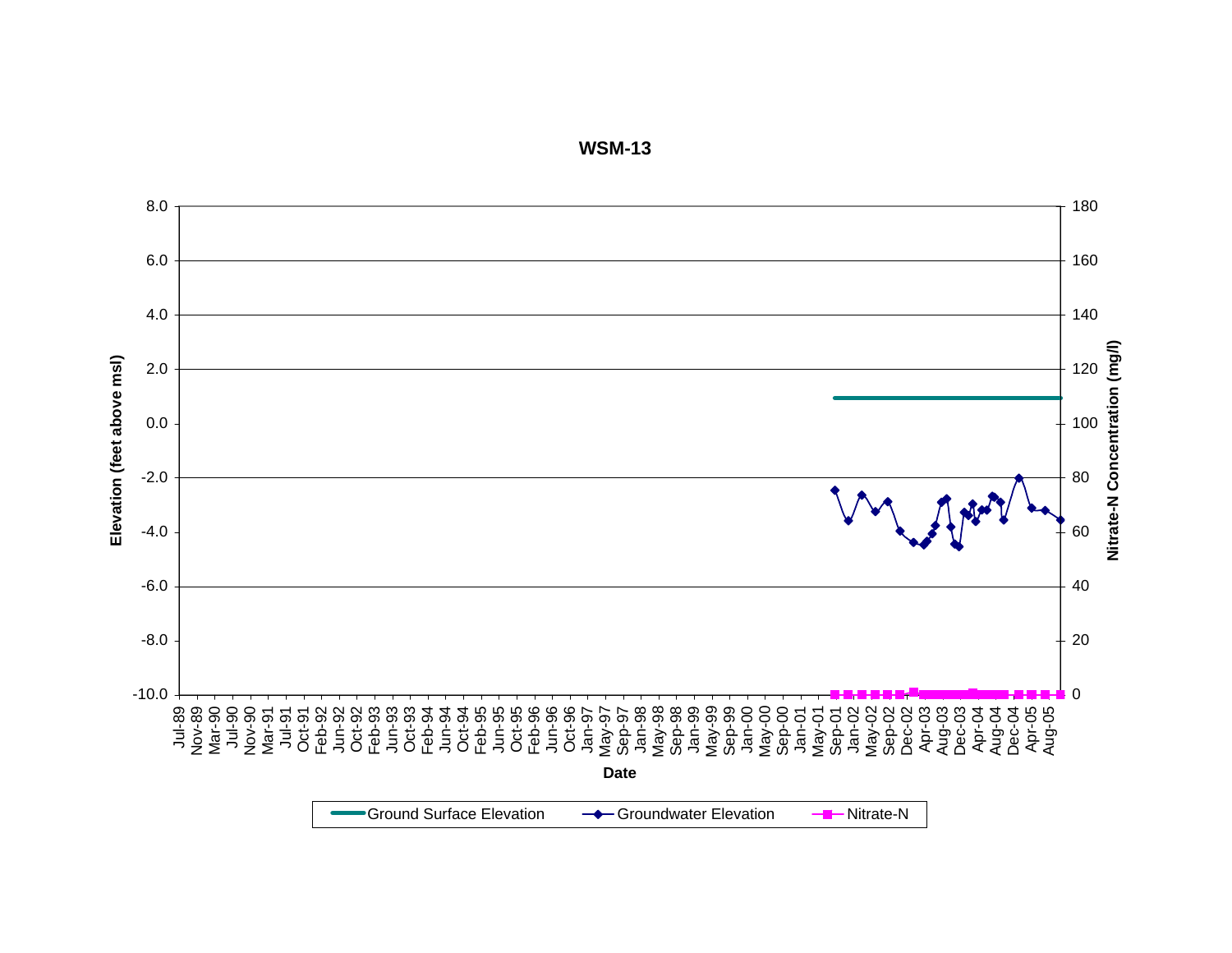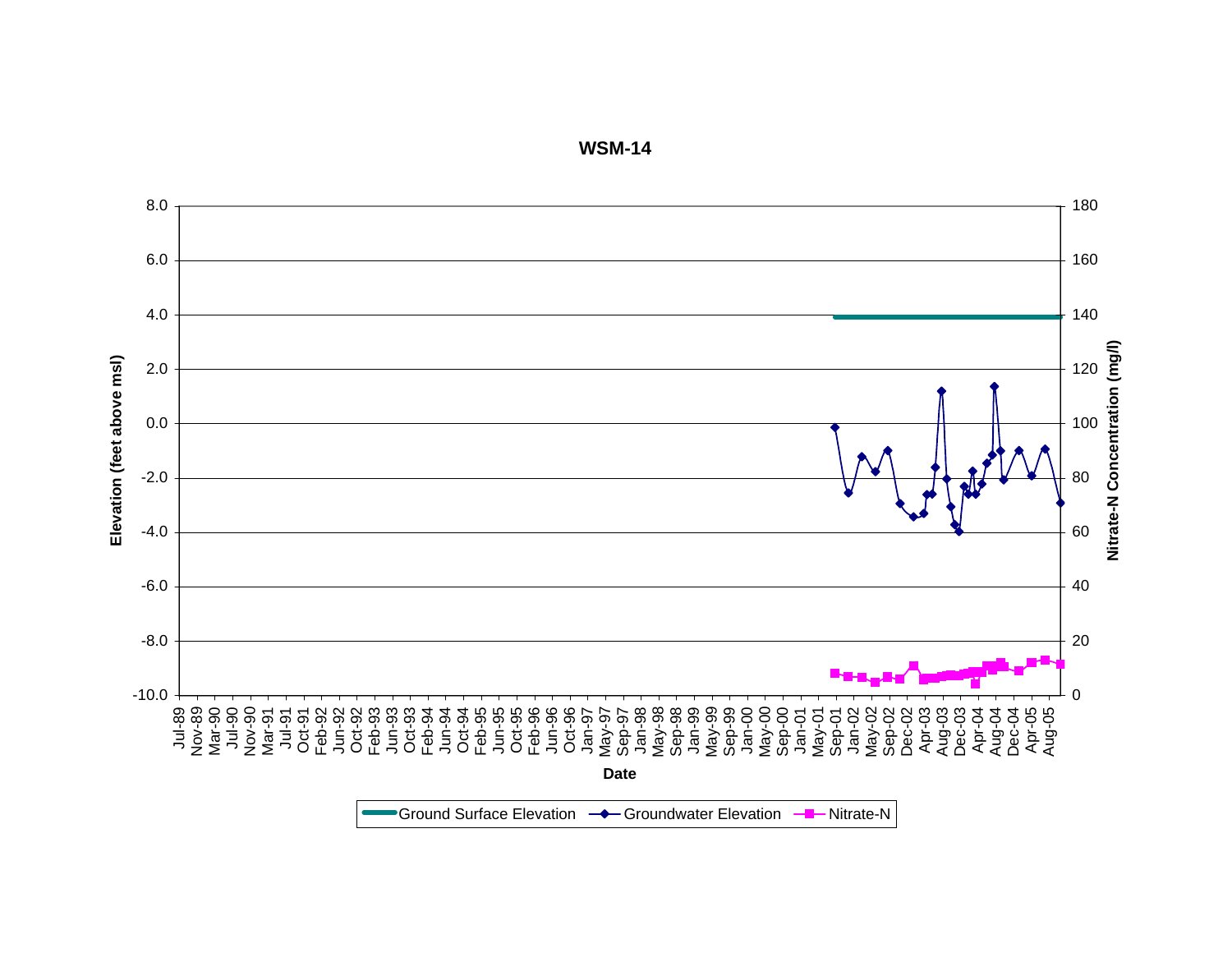

**WSM-15**